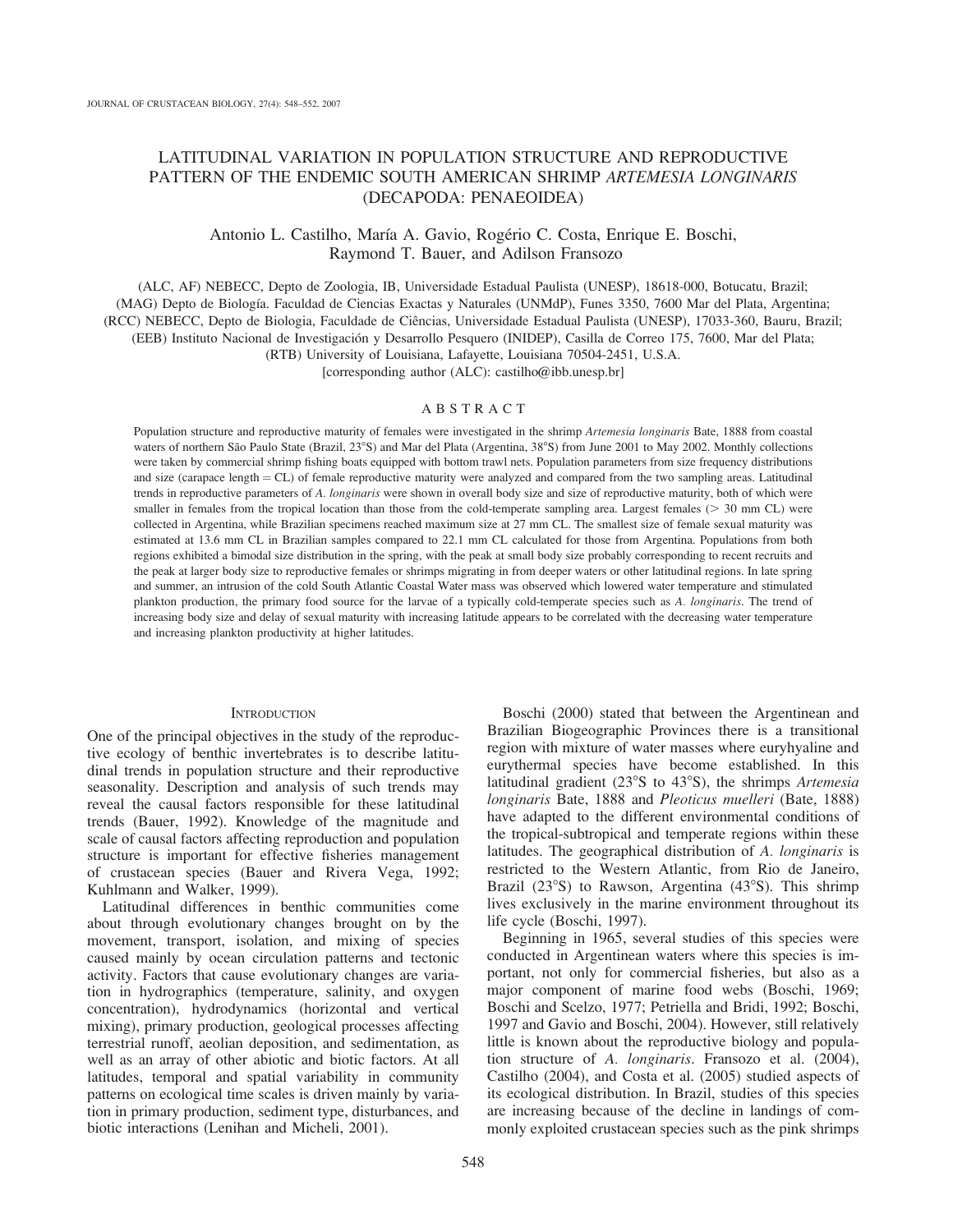

Fig. 1. Study areas: A, Northern coast of São Paulo state; B, Coast of Mar del Plata.

Farfantepenaeus brasiliensis (Latreille, 1817) and F. paulensis (Pérez-Farfante, 1967), the white shrimp Litopenaeus schmitti (Burkenroad, 1938) and the ''seabob,'' Xiphopenaeus kroyeri Heller (1862) (D'Incao et al., 2002; Costa et al., 2005). Recently, Castilho et al. (in press) investigated the reproductive periodicity of A. longinaris from southeastern Brazil.

Thus, the objectives of the present study are to compare differences in the population structure and size of reproductive maturity in females of A. longinaris, as well as to discuss probable causal factors, or selective pressures, affecting the population dynamics of this species in the Brazilian and Argentinean coasts.

## MATERIALS AND METHODS

Artemesia longinaris was collected monthly from June 2001 to May 2002 along the northern coast of São Paulo State, located in Ubatuba  $(23°30'S)$ and Caraguatatuba (23°37'S) (Fig. 1A). During each month, seven 2-km transects were trawled over a 30-min period in depths between 5-35 m. Trawling was done from a shrimp fishing boat equipped with two double rig nets (mesh size 20 mm and 15 mm in the cod end). At Mar del Plata  $(37°59'S)$  (Fig. 1B), shrimp were caught by commercial fishing boats of 9-12 m length equipped with bottom trawl nets at 5-10 m depth. A mesh size of 20 mm in the cod end used by fishermen was utilized for this study. Fishermen, in general, retain shrimp that attain commercial size, but here all specimens collected were kept for further analyses and for comparison of both populations.

Carapace length (CL), a standard measure of body size in shrimps, was measured to the nearest 0.1 mm in females, and is defined as the distance between the posterior margin of the eye orbit and the posterior margin of the carapace. Size frequency distributions were constructed using 1 mm CL size classes. Parameters from size frequency distributions were calculated using the method of MacDonald and Pitcher (1979) with the program MIX, which identifies modes in overlapping polymodal size distributions using maximum likelihood to calculate the components of each distribution.

Adult females were determined by macroscopic observation of the degree of ovarian development (color and volume occupied by the gonads). Ovaries categorized as immature varied from thin, transparent strands to thicker strands. The reproductive status of males was assessed by examining the shape of the petasma, which is fused in adult individuals (Boschi and Scelzo, 1977; Castilho et al., in press).

The relative frequency (%) of adult females in each size class were plotted and the logistic function  $y = 1/1 + e^{r(CL - CL_{50})}$  was fitted to data, where  $CL_{50\%}$  corresponds to the size at which 50% of the individuals are considered mature and  $r$  stands for the slope of the slope. Fitting to the curve was carried out following the least squares method (Aguillar et al., 1995; Vazzoler, 1996), which reveals a size range overlap of adults and young of at least two size classes. The hypothesis of no difference in the proportion of females between two populations was tested with the Kolmogorov-Smirnov two-sample test (Sokal and Rohlf, 1995).

### RESULTS

A total of 3202 females were analyzed in this study, from which 2423 were sampled in the northern coast of Sao Paulo State (Brazil) and 779 in the Mar del Plata coast (Argentina). Overall, largest individuals up to 30 mm carapace length (CL) were collected in Argentina, while Brazilian specimens reached maximum size at 27 mm CL. The smallest adult female from Brazilian samples was 6.3 mm CL while the smallest from Argentina was 8.0 mm CL.

The proportion of adult females in 1 mm size classes increased logistically with carapace length in both regions studied (Fig. 2). The estimated onset of sexual maturity was markedly different at regions increasing further south. It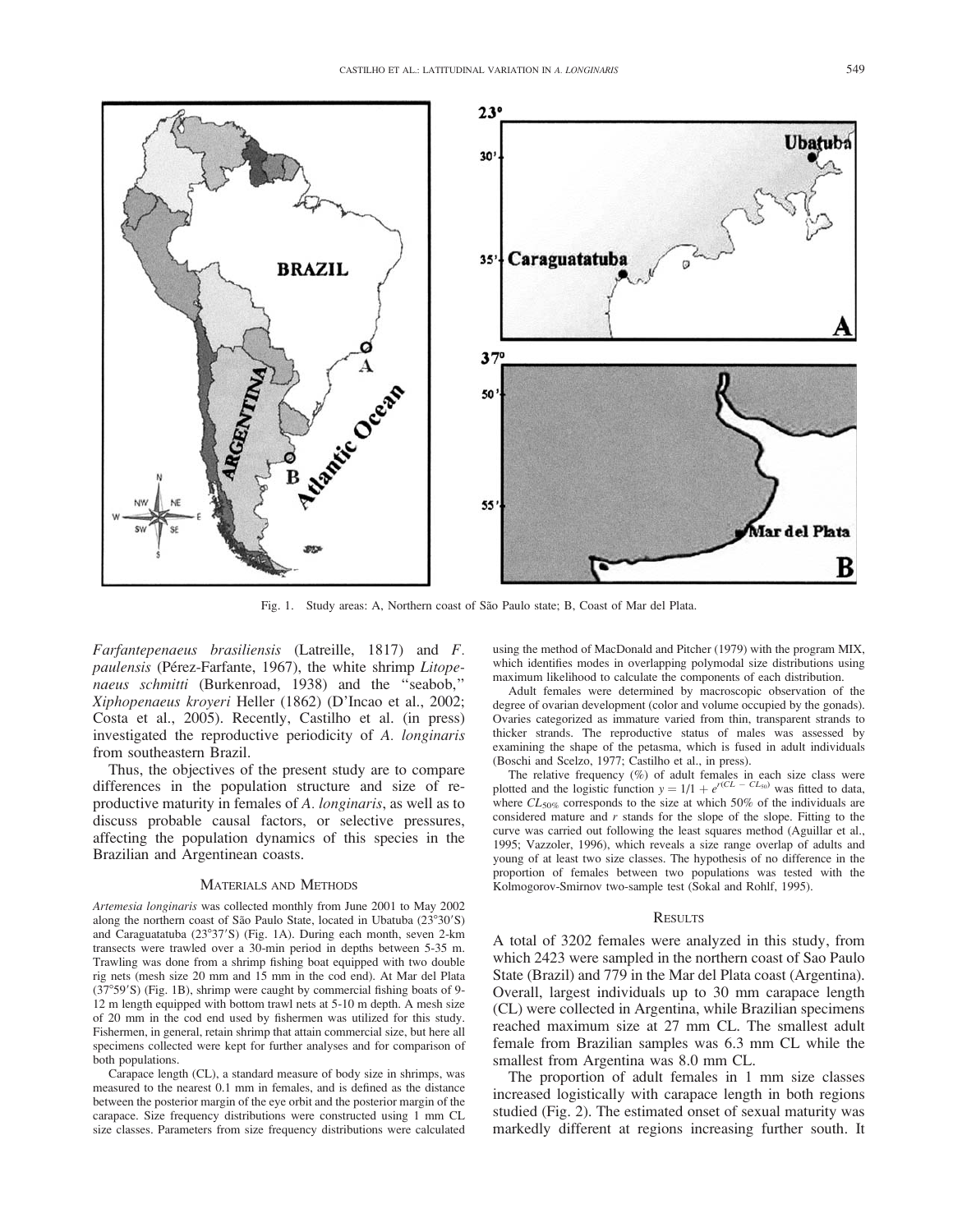**ARGENTINA**  $CL_{50} = 22.1$  mm

25

30

Fig. 2. Artemesia longinaris. Sexual maturity based on the  $CL_{50\%}$ (carapace length) of females sampled in northern coast of Sao Paulo State (Brazil) and Mar del Plata coast (Argentina), from fall/2001 to summer/ 2002.

15

Carapace length (mm)

20

**BRASIL**  $CL<sub>so</sub>=13.6$  mm

10

5

clearly occurred at smaller sizes in Brazilian waters with  $CL_{50\%} = 13.6$  mm, while in samples from Argentina  $CL_{50\%} =$ 22.1 mm (Fig. 2).

The overall size-frequency distributions of A. longinaris from the two sampling areas were significantly different (Kolmogorov-Smirnov two-sample test;  $d_{max} = 0.73$ ,  $P <$ 0.01). The Argentinean population showed a modal peak at 24-25 mm CL, 11 mm larger than that of the Brazilian population, which peaked at 13-14 mm (Fig. 3). Both populations exhibited a unimodal size-frequency distribution in autumn and summer. However, size frequency distributions were bimodal in spring samples (Fig. 4). The peak of smaller individuals in the spring size-frequency distributions is indicative of a recruitment event. A marked increase in carapace length of modes was observed from autumn to winter, indicating growth in size (Fig. 4, Table 1), but largest Brazilian's individuals corresponding to the older size class disappeared from spring to summer (Fig. 4).

#### **DISCUSSION**

Several authors have suggested a paradigm of latitudinal trends in the population dynamics of penaeoidean shrimps (Bauer, 1992; Bauer and Rivera Vega, 1992; Boschi, 1997; Gavio and Boschi, 2004; Costa and Fransozo, 2004; Costa et al., 2005; Castilho, 2004; Castilho et al., in press). In Chubut Province, Argentina (43°S), Boschi and Mistakidis (1966) found females as large as 37 mm CL, 7 mm larger than the largest specimens collected in Mar del Plata waters (378S) (Boschi, 1997). In contrast, females taken along the Brazilian coast at Rio Grande do Sul (32°S) reached 28 mm CL (Dumont, 2003), while the largest specimens of A. longinaris captured in Northern Littoral of São Paulo state  $(23°S)$  were even yet smaller  $(27$  mm CL).

A similar trend in decreasing body size with decreasing latitude was observed in the size of sexual maturity, which was estimated at 22.1 mm CL at  $37^{\circ}$ S, 17 mm CL at Rio Grande do Sul  $(32°S)$  (Dumont, 2003), and 13.6 mm CL at  $23^{\circ}$ S. Bauer (1992) compared the longevity and size of



Fig. 3. Artemesia longinaris. Size frequency distributions of females sampled in northern coast of Sao Paulo State (Brazil) and Mar del Plata coast (Argentina).

females of Sicyonia spp. from tropical, subtropical, and cold-temperate regions, and found that cold-temperate females live longer and grow larger than tropical sicyoniids. Based on our results, we confirm that Bauer's hypothesis on female body size and sexual maturity applies to A. longinaris. In a tropical region (São Paulo State), females are smallest and mature at smaller sizes compared to a more southern temperate region as Mar del Plata. Life span was calculated to last 20-22 months in this coastal area (Boschi, 1969), but we have as yet no age estimates for the northern (lower latitude) Brazilian population. However, we suggest that variations in life history parameters such as longevity, body size and size at sexual maturity are modified by habitat conditions correlated with latitude, such as water temperature, nutrient supply, and resultant primary productivity that forms the basis of the larval food supply.

The bimodal structure of both populations in spring is predictable and related to the reproductive and migratory behavior of this species. In a 5.5 year study on A. longinaris from the northern littoral of São Paulo State, Castilho et al. (in press) describe, from changes in size frequency distributions, one peak at smaller body size that corresponds to recruitment events and another peak composed of larger individuals migrating from deeper waters and other latitudinal regions. On other hand, the unimodal peak verified only in the Ubatuba region confirms the hypothesis of Costa et al. (2005) that A. longinaris migrates farther north along the Brazilian coast (like Rio de Janeiro littoral) during the intrusions of the SACW in summer.

In coastal marine animals, spawning events typically coincide with springtime production of phytoplankton upon which the newly spawned larvae feed. From the point of view of chronobiology, repeatability of annual spawning dates is of interest by suggesting that crustaceans and fish possess endogenous circa-annual biological clocks that control spawning (Naylor, 2005). These biological clocks, along with abiotic factors such as photoperiod and temperature which may constrain them, are proximate factors controlling spawning while the ultimate factor to which spawning is timed is the annual cycle of larval food supply (spring plankton bloom).

Studies done on A. longinaris suggest that this species can be considered a typical warm-temperate marine species. Boschi (1969), Ruffino and Castello (1992), Fransozo et al. (2004), Costa et al. (2005) and Castilho et al. (in press)

% of adult females

100%

50%

 $0%$  $\Omega$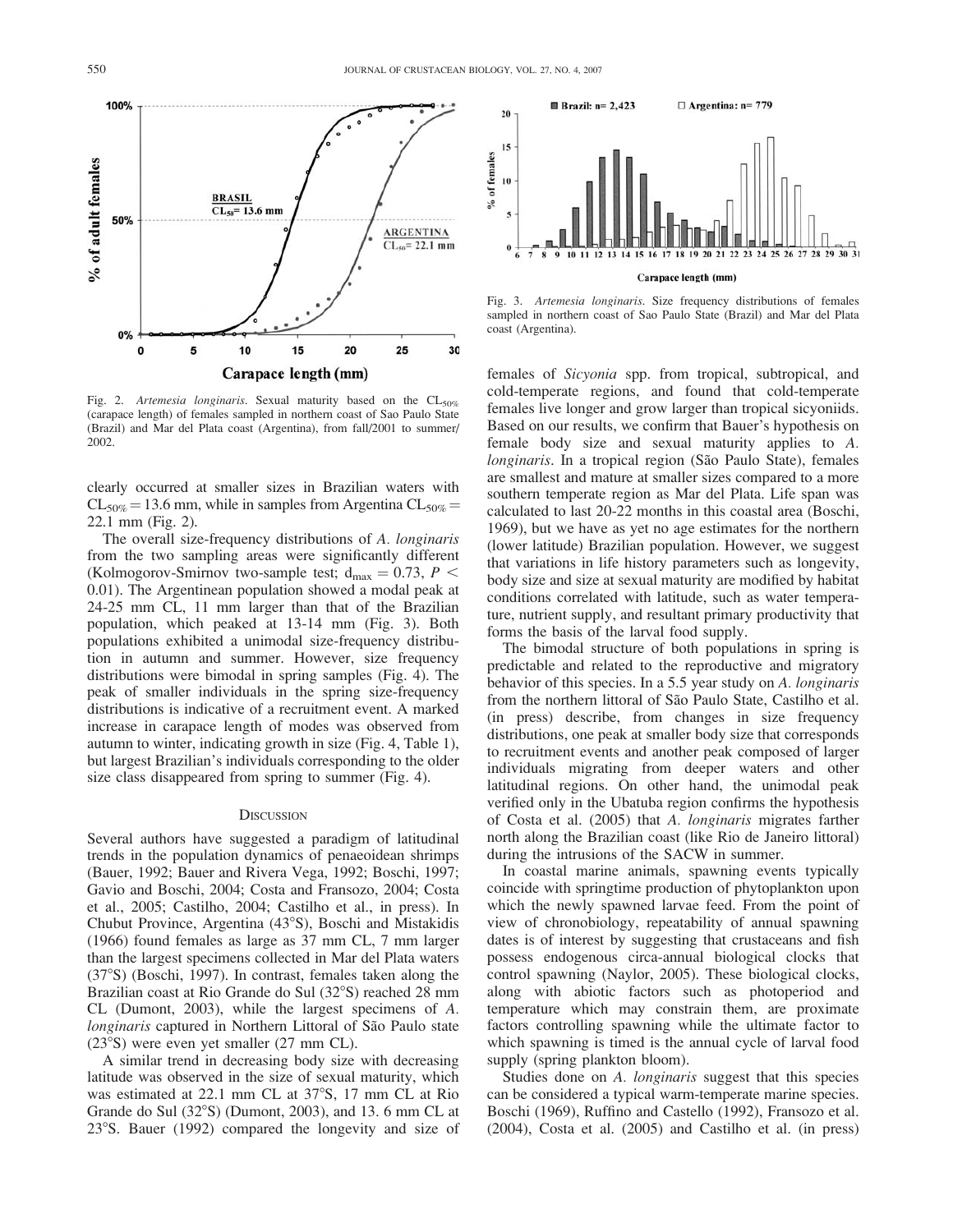

Fig. 4. Artemesia longinaris. Seasonal size frequency distributions of females sampled in the northern coast of Sao Paulo state (Brazil), and females collected in Mar del Plata coast (Argentina; inverted bars). Lines: estimated sexual maturity  $(CL_{50})$ .

showed that this species prefers temperatures ranging from 15-21°C. In laboratory studies, Lopez and Fenucci (1988) reported that those temperatures were optimal for best growth and longevity, while the intermolt period decreased at higher temperatures.

In southeastern Brazil, the upwelling current of the South Atlantic Central Water (SACW) is responsible for the decrease of the coastal water temperature during spring and the first months of summer, with minimum values of  $15^{\circ}$ C, among other changes in the bottom water characteristics (Castro-Filho et al., 1987). According to Vega-Pérez (1993), during the intrusion of SACW in the Ubatuba region, there are higher values of chlorophyll, reflecting increases in phytoplankton production. This increased primary production may stimulate subsequent production of herbivorous zooplankton. Highest densities of planktonic organisms was found during summer, while lowest values were observed during winter.

In the Mar del Plata coast, Christiansen and Scelzo (1971) and Petriella and Bridi (1992) observed a highly seasonal breeding and spawning period in A. longinaris, from which the percentage of mature females was high from October to January (spring to early summer) while breeding apparently ceases during the rest of the year. Sea surface water temperature increases from November peaking in February at  $21^{\circ}C$ , with the highest chlorophyll concentration present in the area in spring (Carreto et al., 1995; Hoffmann et al., 1997).

Table 1. Parameters obtained by the MIX program from size frequency distributions of Artemesia longinaris females from the northern coast of Sao Paulo state (Brazil) and from Mar del Plata coast (Argentina). Prop: proportion, SD standard deviation, d.f. degrees of freedom.  $\chi^2$ : Chi square test. A, autumn; W, winter; Sp, spring; S, summer.

| Season    | Prop. | Mean  | <b>SD</b> | Prop. | Mean  | <b>SD</b> | $\chi^2$ | d.f. | $\boldsymbol{P}$ |
|-----------|-------|-------|-----------|-------|-------|-----------|----------|------|------------------|
| Brazil    |       |       |           |       |       |           |          |      |                  |
| A/2001    | 1.00  | 11.03 | 1.98      |       |       |           | 8.92     | 6    | 0.18             |
| W/2001    | 0.74  | 12.72 | 2.14      | 0.26  | 19.15 | 2.36      | 16.64    | 13   | 0.22             |
| Sp/2001   | 0.50  | 11.56 | 1.79      | 0.50  | 19.13 | 2.78      | 11.57    | 14   | 0.64             |
| S/2002    | 1.00  | 12.90 | 2.34      |       |       |           | 11.41    | 14   | 0.65             |
| Argentina |       |       |           |       |       |           |          |      |                  |
| A/2001    | 1.00  | 17.52 | 3.05      |       |       |           | 13.42    | 11   | 0.27             |
| W/2001    |       |       |           | 1.00  | 23.97 | 1.80      | 11.51    | 6    | 0.07             |
| Sp/2001   | 0.63  | 15.34 | 2.67      | 0.37  | 24.81 | 0.40      | 19.27    | 20   | 0.31             |
| S/2002    | 1.00  | 22.80 | 1.70      |       |       |           | 11.73    | 13   | 0.23             |

The variation of plankton production is correlated with high and low frequencies of females with mature gonads, suggesting that food availability for protozoeal larvae (indicated by phytoplankton production) may be an important selective factor shaping the seasonal breeding pattern in this species (Castilho et al., in press). We suggest that the population structure and size of female maturity in A. longinaris are a result of reproductive adaptations to environmental factors, mainly temperature, nutrient supply, and subsequent plankton production as constrained by intrinsic physiological limitations.

#### ACKNOWLEDGEMENTS

The authors are grateful to the Fundação de Amparo à Pesquisa do Estado de São Paulo-FAPESP (#94/4878-8, #97/12108-6, #97/12106-3, #97/ 12107/0, and #98/3134-6) and the Conselho Nacional de Desenvolvimento Científico e Tecnológico-CNPq for financial support during collections and analyses. We thank many colleagues from the NEBECC group who helped with sampling and laboratory analyses, and the Instituto Brasileiro do Meio Ambiente e dos Recursos Naturais Renováveis (IBAMA) for granting permission to collect the shrimps. In Mar del Plata, data analyses was done at the Crustacean Research Lab A at the Instituto Nacional de Investigación y Desarrollo Pesquero (INIDEP, Argentina). This is Contribution # 116 of the University of Louisiana's Laboratory of Crustacean Research.

#### **REFERENCES**

- Aguilar, A. T., Z. C. Malpica, and B. V. Urbina. 1995. Dinámica de Poblaciones de Peces. Primera Edición. Ed. Libertad, Peru. 304 pp.
- Bate, C. S. 1888. Report on the Crustacea Macrura collected by the H.M.S. Challenger during the years 1873-76. Reports on the Scientific Results of the Voyage of H.M.S. Challenger during the years 1873-76. 24: 1-942, plates 1-150 in separate volume.
- Bauer, R. T. 1992. Testing generalizations about latitudinal variation in reproduction and recruitment patterns with sicyoniid and caridean shrimp species. Invertebrate Reproduction and Development 22: 193-202.
- and L. W. Rivera Vega. 1992. Pattern of reproduction and recruitment in two sicyoniid shrimp species (Decapoda: Penaeoidea) from a tropical seagrass habitat. Journal of Experimental Marine Biology and Ecology 161: 223-240.
- Boschi, E. E. 1969. Estudio bilógico pesquero del camarón Artemesia longinaris Bate de Mar del Plata. Boletín del Instituto Nacional de Investigacíon y Desarrollo Pesquero 18: 1-47.
- 1997. Las pesquerías de crustáceos decápodos en el litoral de la Repu´blica Argentina. Investigaciones Marinas 25: 19-40.
- ———. 2000. Species of decapod crustaceans and their distribution in the marine zoogeographic provinces. Revista de Investigación y Desarrollo Pesquero 13: 7-136.